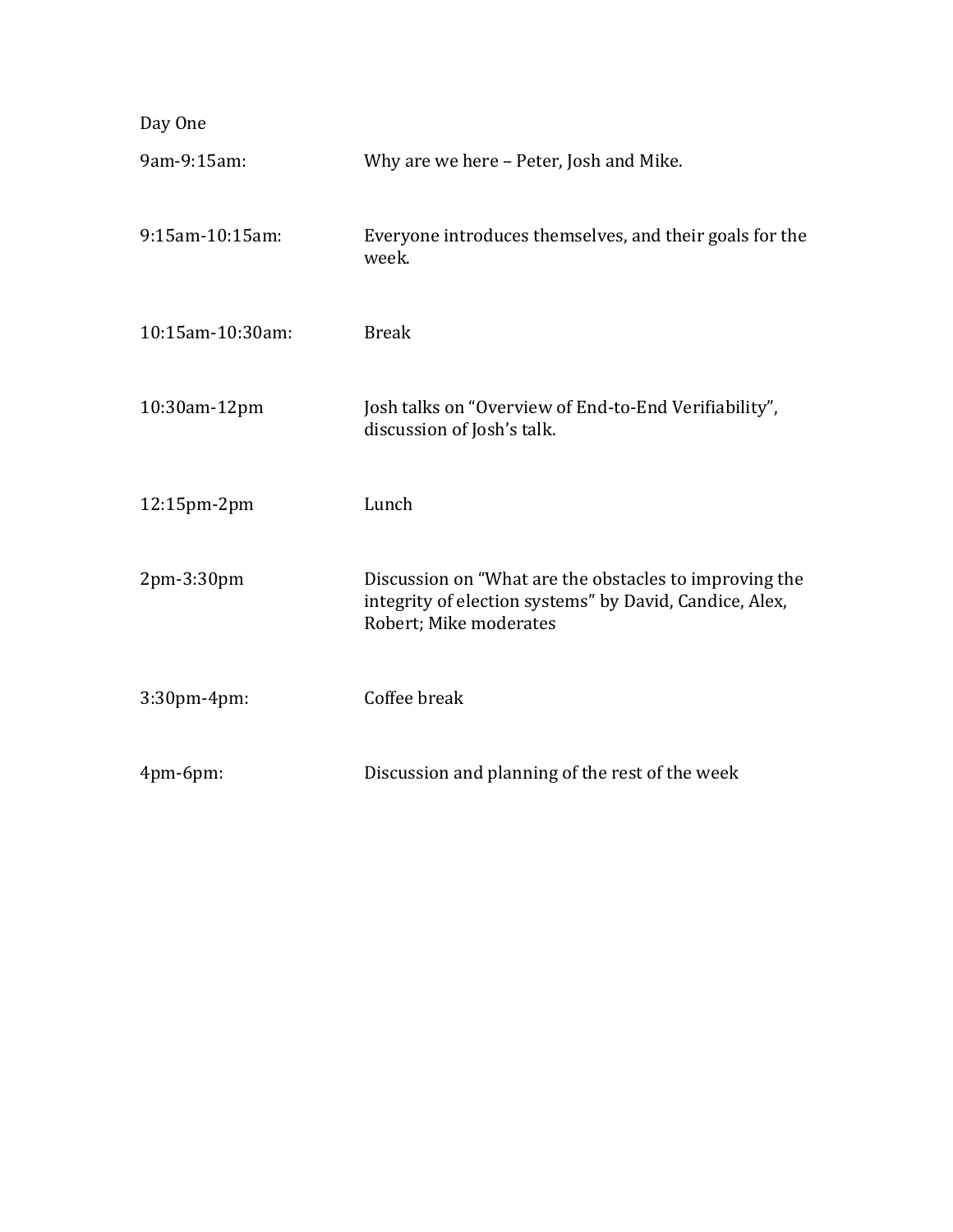Day Two Schedule

Experiences with current systems

## 9am-10:30am

Brazil, Danny H

India, Alex

Switzerland, Anina

Candice, Cuyahoga

## 11am-12:30pm

Sarasota, Dan W

Estonia 1: Helger

## Estonia 2: Alex T & Kristjan

## 12:30pm-2pm: Lunch

## 2pm-3:30pm

PaV focus groups, Steve

User understanding, Morgan

E-Voting device, Rolf

Remotegrity, Filip

## 3:30-4pm Coffee break

4-5pm

Wombat, Ben

Verificatum, Douglas

What is new in Helios, Olivier

5-6pm Discussion

6pm dinner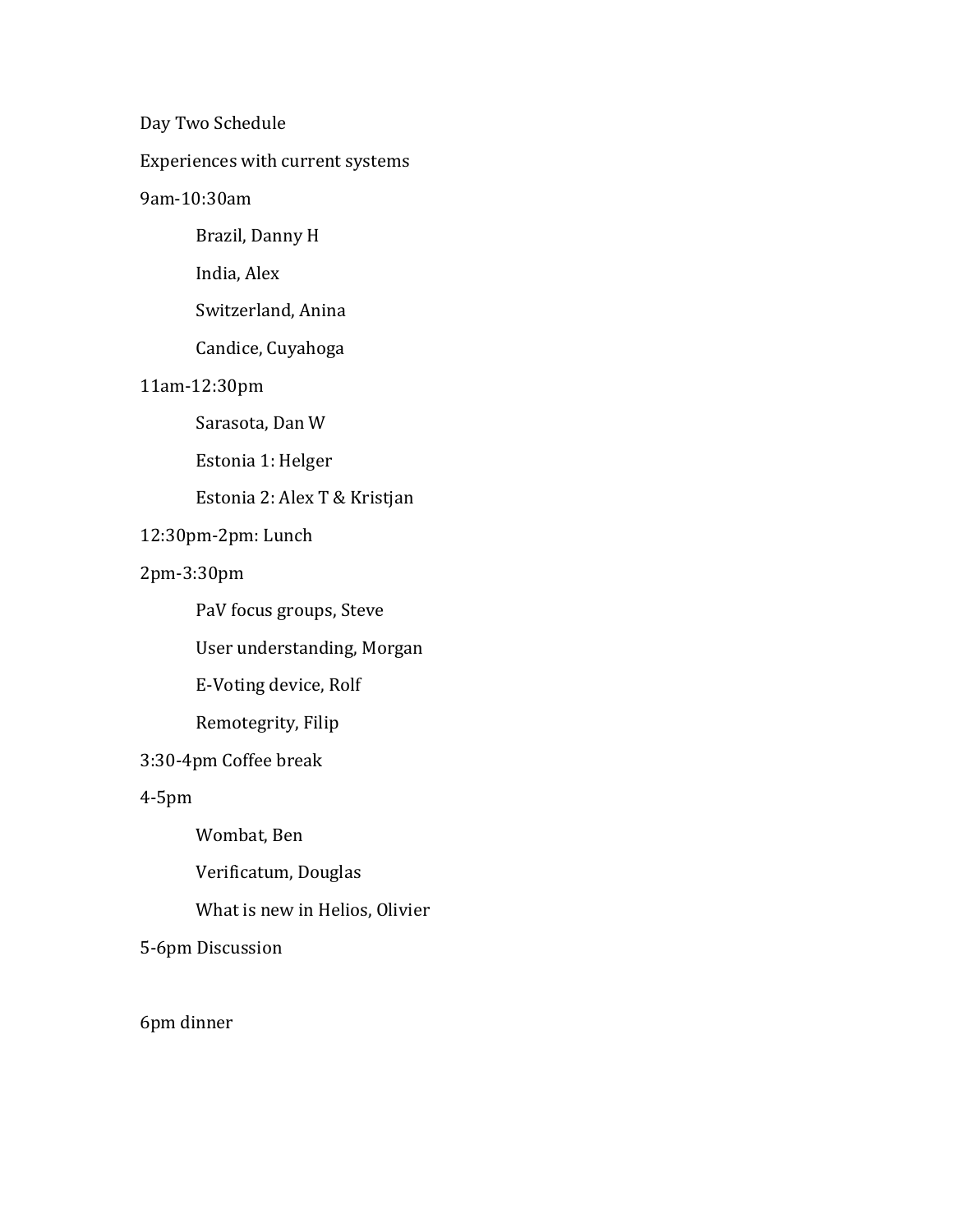## Day Three

#### 9:00-10:30am

CRAVE, Jeremy

EVIV, Rui

VeriScan, Josh

Receipt-free remote voting, Vanessa

### 10:30-11am

### 11-12:15pm

Norway, Helger

Smart phones, Dan W

Secret Storage Reto

Speak Up, Jeremy

# 12:30pm-2pm: Lunch

## 2pm-3:30pm

Unconditional Privacy, Jereon

Underlying Assumptions, Tal

Coercion Evidence, Mark

Complex Ballots, Hugo

### 3:30-4pm Coffee break

### 4-5pm

Validation of User Models, Paul

Verification Strategies, Mirek

Helios Privacy Analysis, Veronique

Fairness, Hugo

5-6pm Discussion of value of E2E, Software Independence, etc.

# 6pm Dinner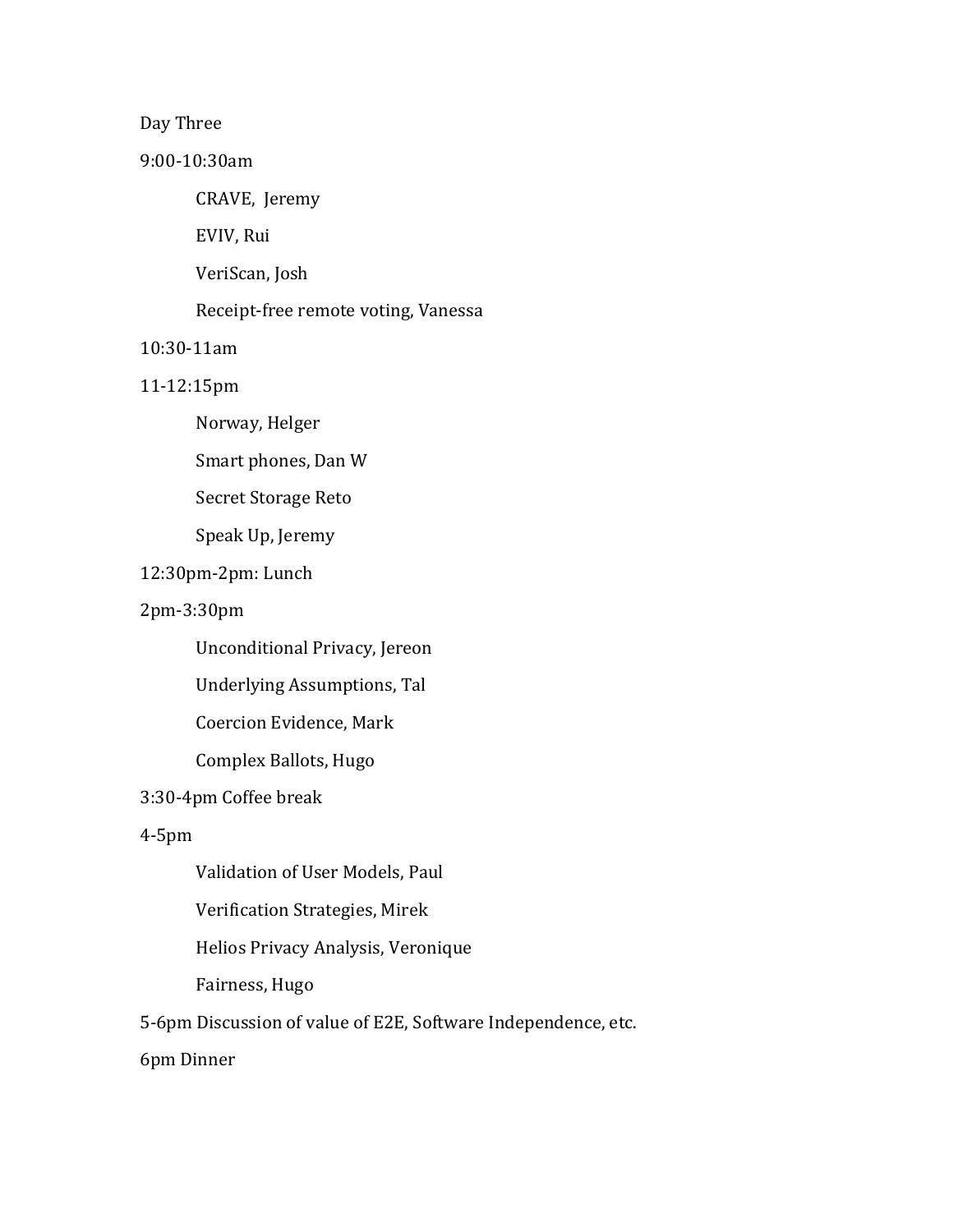Day Four

9am-10:00am

Revisiting individual verifiability, Sergiu

Goals-beyond voting, Mirek

10:00 Group Photo

- 10:10-10:30 Break
- 11:00-12:15

Panel Discussion on UOCACA/DC – Alex H, David, Candice, Jeremy

Open Discussion on Internet Voting

12:15-2pm Lunch

2-3:30pm

Free Afternoon

6pm Dinner